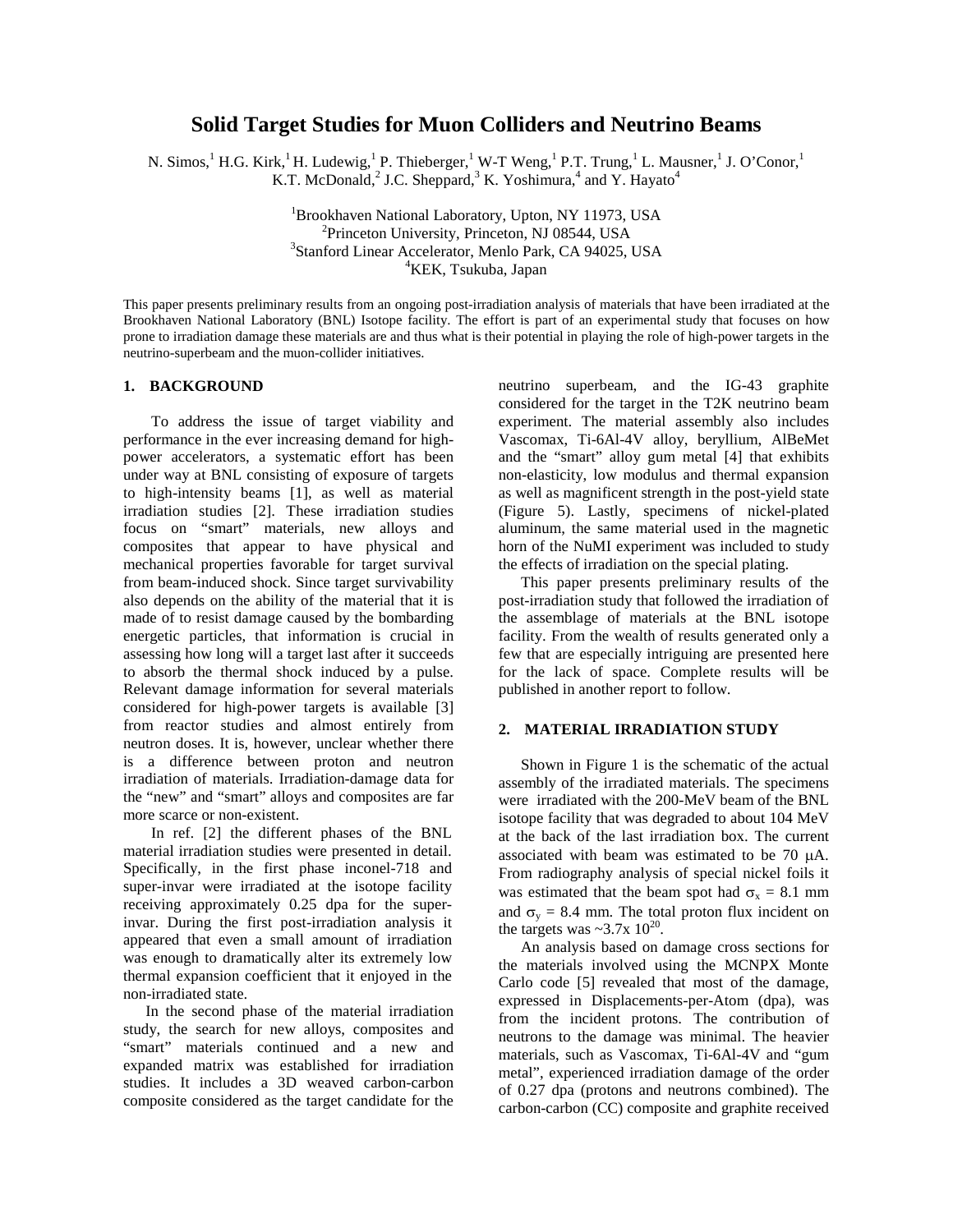irradiation damage of 0.012 dpa. While the damage value for graphite and CC composite appear small, it has been shown that even at this level of irradiation, key properties of graphite change dramatically. Further, mechanical properties for metallic materials, such as those in this study, experience the largest change at irradiation levels below 0.2 dpa.



**Figure 1**: Specimen layout in the irradiation boxes used the BNL Phase II irradiation.



Proton Beam Footprint  $(1\sigma)$ 

**Figure 2**: Specimen arrangement in one of the layers in the irradiation assembly.

# **3. POST IRRADIATION ANALYSIS**

The post-irradiation analysis in the BNL hot cell facilities, consisting of thermal expansion measurements using a sensitive dilatometer and tensile testing using a remotely operated mechanical testing machine, revealed the following regarding material response to irradiation: The CC composite shown in Figure 3 in its non-irradiated state exhibits negative thermal expansion. Irradiation dramatically changes that (as shown by the red trace). However, with repeated thermal cycles, the damage is annealed and slowly the material gets back to its original state.

This interesting "annealing" behavior prompted the re-examination of the super-invar that had been studied during phase-I and abandoned because of the dramatic effects of irradiation on its thermalexpansion coefficient. Subsequent thermal cycling revealed that super-invar also experiences annealing while reclaiming of its original thermal-expansion properties. As seen in Fig. 4, complete recovery occurs when the thermal cycling crosses the "threshold" value of  $600^{\circ}$  C.



**Figure 3**: Thermal expansion behavior/annealing of irradiated carbon-carbon composite.



**Figure 4**: Thermal expansion and annealing threshold of irradiated super-invar.

Figure 5 depicts the superb properties of "gum metal", especially those of the 90% cold-worked material with its very high ductility.



**Figure 5**: "Gum metal" material characterization in its non-irradiated state.